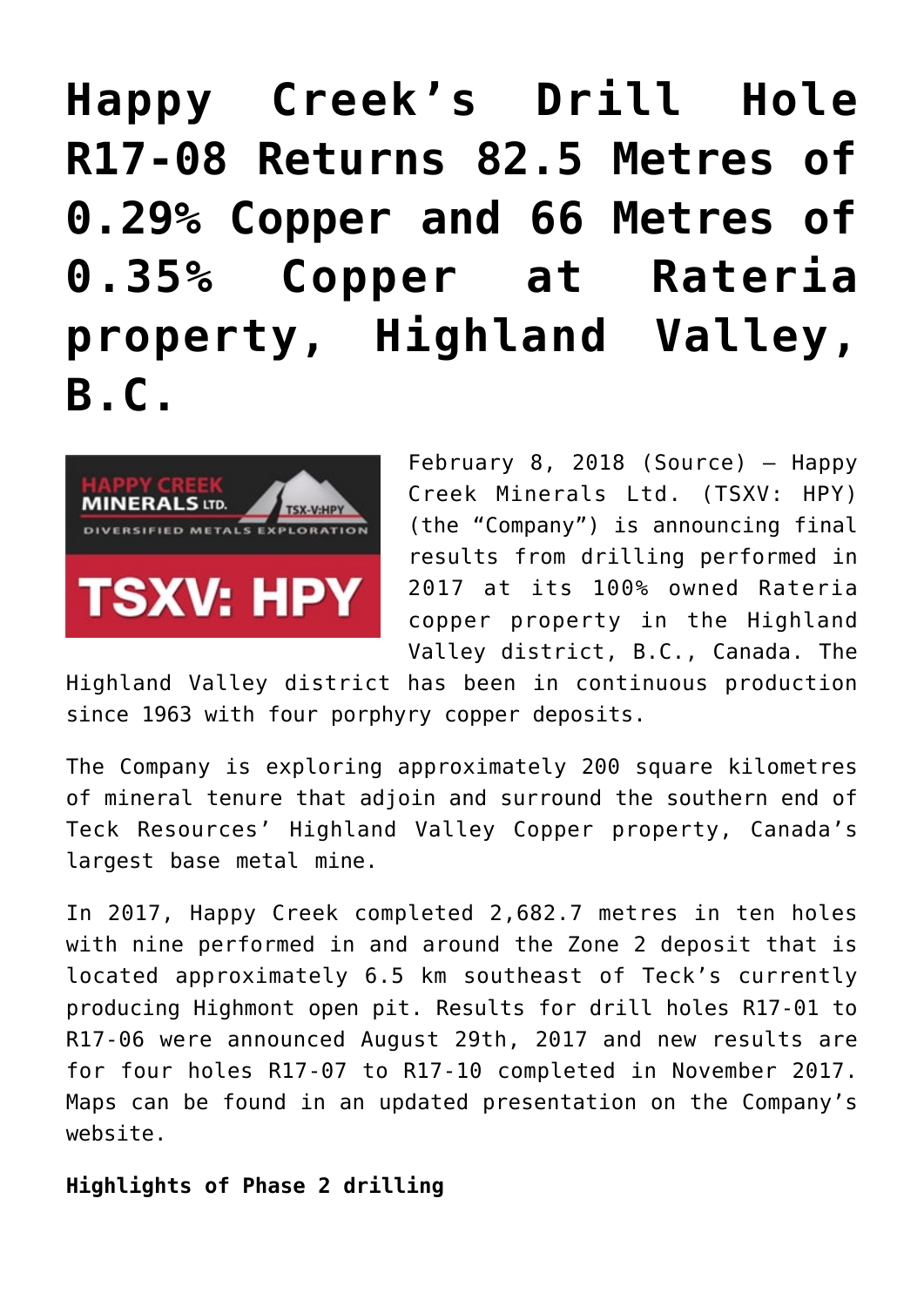Drill hole R17-07 is located on the west side of Zone 2 and returned among the highest rhenium values obtained to date including one metre of 16.8 g/t rhenium with 0.138% molybdenum and 18.9 metres of 1.94 g/t rhenium with 0.016% molybdenum and 0.12% copper. Near the end of the hole at 279.5 metres, 17.5 metres contains 0.14% copper that remains open. Rhenium occurs within molybdenite and is a byproduct of some porphyry coppermolybdenum deposits. It is a rare metal used mainly in nickelbased superalloys used to produce high performance gas turbines (78% of demand) with the current mid-market spot price of US\$2,030/Kg, while in September, 2008, the price peaked at US\$10,500/Kg. The market outlook for rhenium is positive with total demand forecast to grow at 6% through to 2020.

Drill hole R17-08 is located 60 metres east of R17-07 and starting at 55 metres, returned 208.5 metres of 0.24% copper to the end of the hole at 263.5 metres. This interval includes 82.5 metres of 0.29% copper and 66 metres of 0.35% copper. The drill hole ended in 2.5 metres of 0.14% copper.

David Blann, President and C.E.O. of Happy Creek states: "Drilling at Zone 2 has expanded the overall size of the mineral system, improved understanding of the structural controls and confirmed copper values occur from surface to greater than 300 metres below surface. Zone 2 is a new, fromscratch discovery in the Highland Valley and demonstrates new deposits can be found in under-explored areas. Many of the drill holes end in encouraging alteration and mineralization that could be an indication of a much larger scale mineral system at depth. With more than 25 copper prospects and 200 square kilometres of mineral tenure assembled, this is an excellent opportunity to apply modern exploration techniques and ideas in one of the most productive porphyry districts and a solid geopolitical jurisdiction."

## **Details of Phase 2 drilling**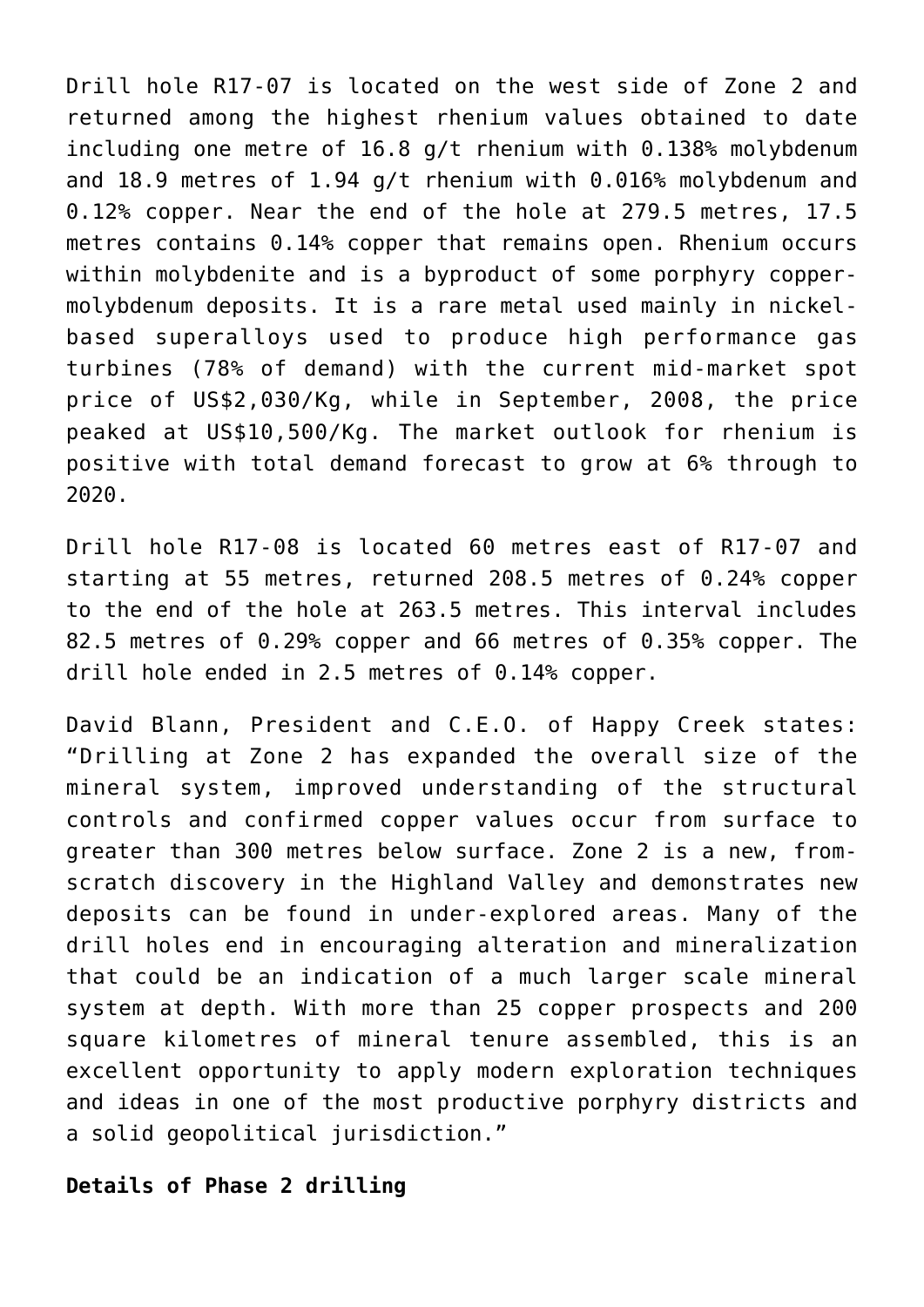Drill holes R17-07 and R17-08 are located 150 metres to the north of previously announced R17-05 (105.5 metres of 0.37% copper, 0.14 g/t gold). Drill hole R17-07 is located approximately 65 metres west of Zone 2 and drilled towards the east at -65 degrees. In this previously untested portion of the western side of the deposit, the hole encountered 199.65 metres of material averaging 0.06% copper along with several intervals containing particularly rhenium-enriched molybdenite.

Drill hole R17-08 is located 60 metres east of R17-07 and drilled to the east at -65 degrees and starting at 55 metres, intersected 208.5 metres of 0.24% copper including 54 metres of 0.36% copper and 66 metres of 0.35% copper and ended in mineralization grading 0.14% copper at 263.5 metres. The two higher grade zones intersected are consistent with several other holes drilled from the west to east and suggest that previous holes directed from the east to west may have intersected only one of the mineralized structures. The drill hole ended in material grading 0.14% copper and the mineralization remains open.

Drill holes R17-09 and R17-10 are located approximately 700 metres to the southeast of R17-07/08. Drill hole R17-09 was directed to the northeast to a depth of 99 metres and intersected widely spaced fracture-controlled alteration and discrete mineralized zones and one of them returned 2.3 metres of 0.74% copper, 3.3 g/t silver. R17-10 was directed to the west and intersected similarly wide-spaced structurally controlled zones containing weak to locally moderate chloriteepidote and mild sericite alteration with no significant copper values. Based on results from R17-09 and R17-10 and historical drilling performed to the east and south of these holes, Zone 2 is interpreted to continue southeast while splitting into multiple mineralized structures in this area.

Zone 2 occurs in proximity to the contact between Bethlehem and Chataway intrusive phases of the Guichon Batholith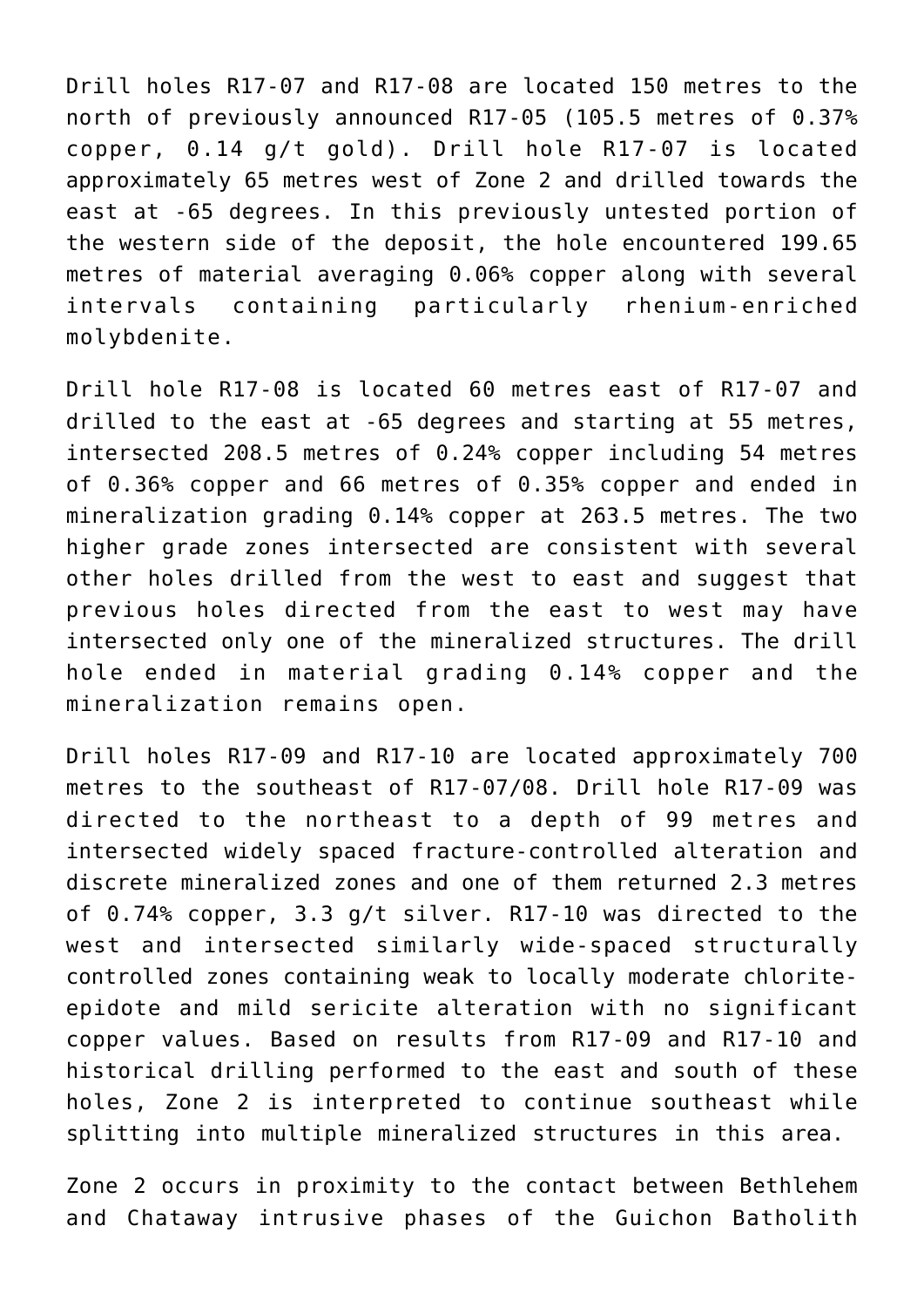including feldspar porphyry and aplite dikes. The principle mineralized structures in Zone 2 trend north-northwest and are sub-vertical in orientation with important secondary wellmineralized veins and fractures that are cross-cutting and moderate to gently dipping. West to northwest and northeast trending faults and fractures also occur that are interpreted to be syn to post-mineral. At the north end of Zone 2, the mineralized zone expands outward to the east several hundred metres where drill hole R17-02 returned 5.0 metres of 4.41% copper that is open. The mineralogy in Zone 2 is dominantly bornite with lessor amounts of chalcocite, chalcopyrite and molybdenite and has excellent metallurgical recovery, with preliminary work producing a rougher-cleaner concentrate containing 36.2% copper, 7.49 g/t gold, 189 g/t silver (news February 19, 2015). Relative to other published resources in Highland Valley, there is a distinct gold enrichment in zone 2 seen in a number of holes including R17-05 with a 46.0 metre interval of 0.64% copper and 0.30 g/t gold.

Drilling to date in Zone 2 has defined a continuous mineralized northwest trending zone approximately 800 metres in length, 75-150 metres in width and extends from surface to over 300 metres in depth. This portion of mineralization is within a larger zone over one km in length and up to 500 metres in width that is open to expand in several directions.

| Hole                | From  | To                  | Interval | Cu   | Au              | Aq   | Mo    | Re   |
|---------------------|-------|---------------------|----------|------|-----------------|------|-------|------|
|                     |       | (meters)   (metres) | (metres) | ℅    | g/t             | g/t  | ℅     | g/t  |
| R <sub>17</sub> -02 | 221.5 | 226.5               | 5.0      | 4.41 | 0.21            | 20.0 | 0.031 | 6.86 |
| R <sub>17</sub> -05 | 109.0 | 146.5               | 37.5     |      | $0.22$   $0.03$ | 1.3  | 0.002 | 0.06 |
| and                 | 209.0 | 314.5               | 105.5    |      | 0.37 0.14       | 1.9  | 0.005 | 0.63 |
| R <sub>17</sub> -06 | 250.5 | 255.5               | 5.0      | 0.57 | 0.06            | 2.5  | 0.001 | 0.23 |
| and                 | 358.0 | 378.0               | 20.0     | 0.24 | 0.10            | 1.3  | 0.002 | 0.14 |
| R <sub>17</sub> -08 | 55.0  | 263.5               | 208.5    | 0.24 | 0.03            | 1.1  | 0.002 | 0.16 |

**Highlights of 2017 Drill Results from Zone 2**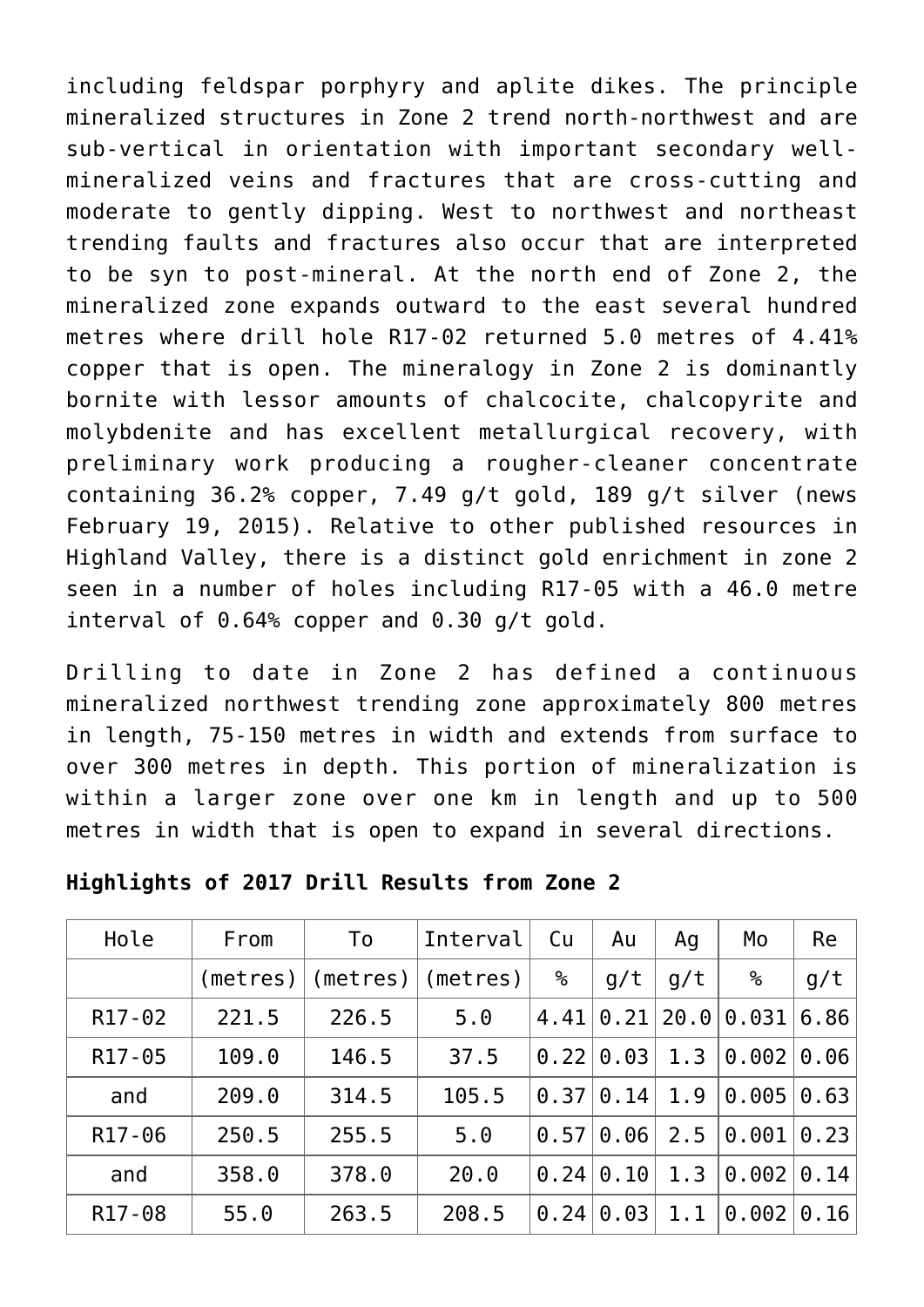| and | 170.0 236.0 | $66.0 \quad  0.35 0.02 1.6 0.002 0.23 $ |  |  |  |
|-----|-------------|-----------------------------------------|--|--|--|

The Rateria-West Valley properties contain the Zone 1 and Zone 2 deposits with drill results returning copper grades similar to other known deposits in the district. The two deposits are at or near the resource-ready stage. Happy Creek has assembled a 100% interest in 200 square kilometres of mineral tenure within the prospective geology of the Highland Valley camp that contains over 25 underexplored copper prospects. The Company has initiated an intensive compilation of historical property-wide information, including detailed studies of Zone 1 and 2 to determine the next steps for this promising project. The Company believes the property is a quality copper exploration asset in a geological setting where four porphyry copper deposits to the north and one copper skarn to the south have achieved commercial production.

On behalf of the Board of Directors,

"David E Blann"

David E Blann, P.Eng.

\_\_\_\_\_\_\_\_\_\_\_\_\_\_\_\_\_\_\_\_

President, CEO

Neither the TSX Venture Exchange nor its Regulation Services Provider (as that term is defined in the policies of the TSX Venture Exchange) accepts responsibility for the adequacy or accuracy of this news release. David Blann, P.Eng. is a Qualified Person as defined by National Instrument 43-101 and is responsible for the preparation and approval of the technical information disclosed in the news release. Readers are cautioned that results or information from an adjoining property do not infer that similar results or outcomes will occur on the subject property. 1) https://www.assetmacro.com/global/commodity/rhenium-price/.